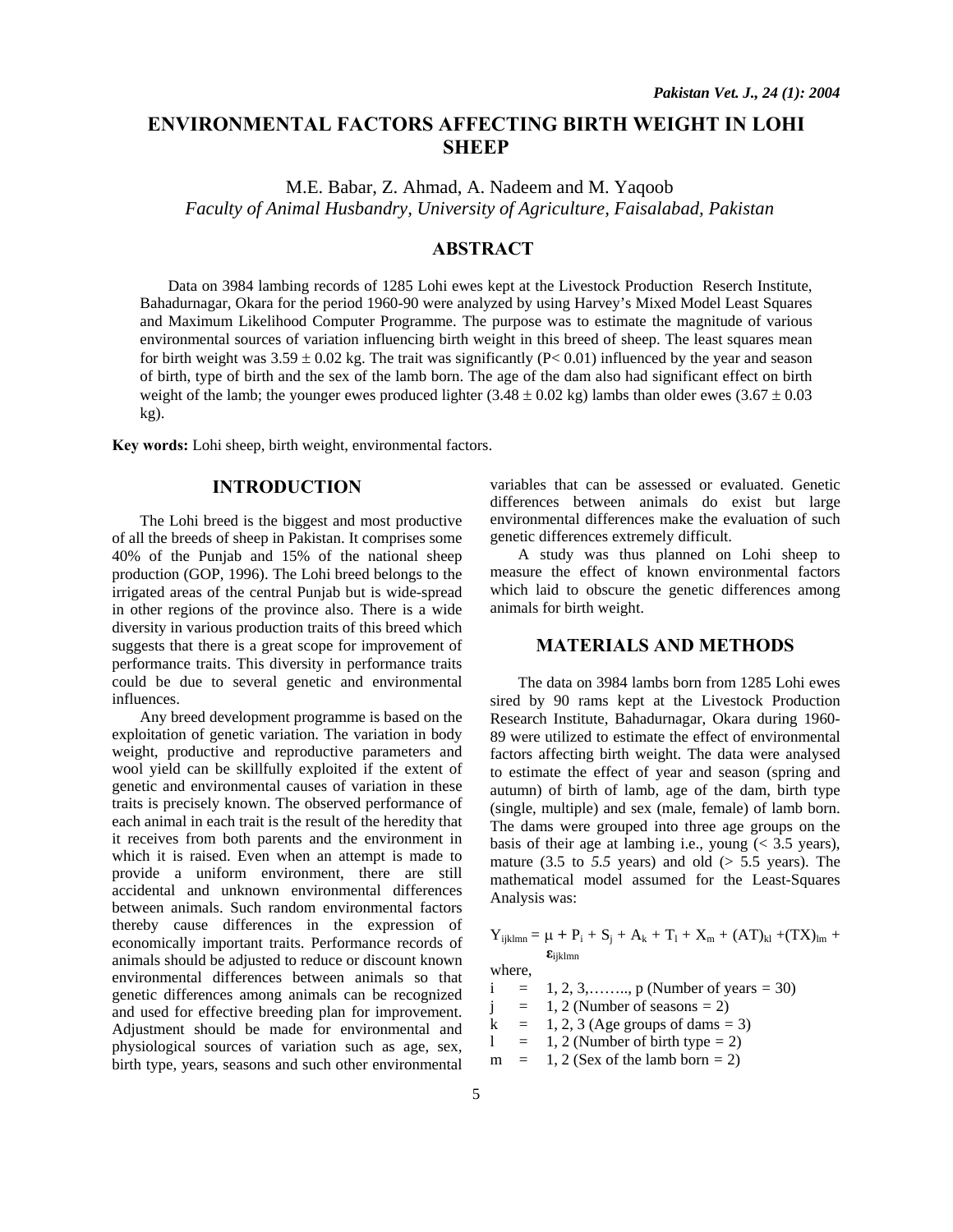| $Y_{ijklmn}$        |     | birth weight of nth lamb of $mth$ sex $lth$                                                  |  |  |  |
|---------------------|-----|----------------------------------------------------------------------------------------------|--|--|--|
|                     |     | birth type and k <sup>th</sup> age of dam and born                                           |  |  |  |
|                     |     | during $jth$ season in ith year                                                              |  |  |  |
| $\mu$               |     | overall population mean                                                                      |  |  |  |
| P <sub>I</sub>      | $=$ | effect of i <sup>th</sup> year                                                               |  |  |  |
| $S_i$               | $=$ | effect of $jth$ season                                                                       |  |  |  |
| $\overline{A}$      | $=$ | effect of $kth$ age of the dam                                                               |  |  |  |
| $T_1$               | $=$ | effect of l <sup>th</sup> type of birth                                                      |  |  |  |
| $X_{m}$             | $=$ | effect of m <sup>th</sup> sex of lamb born                                                   |  |  |  |
| $(AT)_{kl}$         | $=$ | effect of interaction between k <sup>th</sup> age                                            |  |  |  |
|                     |     | group and l <sup>th</sup> birth type                                                         |  |  |  |
| $(TX)_{lm}$         | $=$ | effect of interaction between l <sup>th</sup> birth type                                     |  |  |  |
|                     |     | and m <sup>th</sup> sex of the lamb                                                          |  |  |  |
| $\epsilon_{ijklmn}$ |     | random error associated with birth weight<br>$\circ$ and $\circ$ the distribution of $\circ$ |  |  |  |

of nth lamb of  $m<sup>th</sup>$  sex,  $l<sup>th</sup>$  birth type and born to dam of  $k<sup>th</sup>$  age during  $j<sup>th</sup>$  season of ith year. It was further assumed that **ε**ijklmn was normally and independently distributed with mean zero and variance  $\sigma^2$ 

 The birth weight data represented unequal disproportionate subclass frequencies and were, thus, analysed by using Harvey's Mixed Model Least Squares and Maximum Likelihood computer programme (Harvey, 1990).

#### **RESULTS AND DISCUSSION**

Overall least squares mean for birth weight was  $3.59 \pm 0.02$  kg with the coefficient of variation of 16.78%. The effects of year and season of birth, age of dam, birth type and sex of lamb on the birth weight of lambs were determined. Mean birth weights in each category of factors influencing the trait are shown in Table 1 and the analysis of variance for the significance of these factors is given in Table 2. The birth weight varied significantly  $(P < 0.01)$  among the years and seasons of lambing. The means for this trait varied widely in different years, the range being  $3.27 \pm 0.04$ kg in 1988 to  $3.86 \pm 0.05$  kg in 1962. There was no specific trend for this trait across the years but the means were generally lower in the period after 1980.

The variation in birth weight observed in different years reflected the level of management as well as some environmental effects on the ewes during pregnancy. The level of management is bound to vary according to the ability of the farm manager, his efficiency in the supervision of staff, availability of financial resources and culling strategies. Selected and adequately fed ewes are expected to produce heavy lambs. The management at farm must have changed frequently and its effects reflected in performance traits. Availability of feed and fodder must not had been the same over the 30 years period due to rains and several other factors which could have affected productivity of animals in different years. This variation could also be due to genetic trends in trait which showed a decline since inception of the flock.

Mean birth weight was higher among lambs born during spring than those born in autumn season (Table 1). The spring born lambs might be heavier at birth than autumn born due to availability of good quality fodder for the ewes during late winter and during spring than summer season. The ewes lambing during autumn had greater part of their pregnancy during summer season which could have affected their overall performance including the growth of lambs in the mother's wombs.

The age of the dam also had significant effect (P<0.01) on birth weight of the lamb born. Younger ewes produced lighter lambs and the birth weight of lambs increased with advancing age of their dams. The older ewes produced the heaviest (Table 1) lambs. Increased birth weight of lambs due to increasing age of the ewes reflects physiological phenomena, that is, the size of ewes' as well as the uterus where the foetus is to be nourished is increased. Also younger ewes develop in size and weight and hence utilize energy for their own growth and development which might affect the birth weight of lambs produced by them. Contrarily, older ewes had already attained their full growth and can divert their all energies for productivity. Hence, the older ewes probably produced the heaviest lambs.

The birth weight was also significantly affected  $(P<0.01)$  by the type of birth and the sex of the lamb born. Single born lambs were heavier than multiple born lambs. The male lambs were also heavier at birth than female lambs (Table 1). Single born lambs had better opportunities in the mother's wombs than the twins or triplets and were hence heavy at birth. The male lambs generally stay slightly longer in mother's womb than females and hence heavier at birth.

A number of workers reported that the birth weight of lambs differed significantly due to year and season of birth, age of the dam, birth type and sex of lamb born. Farid and Makarechian (1976) reported that year of birth and sex of the lamb significantly influenced the birth weight in Karakul, Mehraban, Neimi and Bakhtiari lambs. Combellas *et al*. (1980) reported significant effect of year on birth weight in West African and Black Headed Persian breed of sheep. Unal and Akcapinar (2001) reported that the effect of birth year, age of dam, sex and type of rearing on birth weight was significant.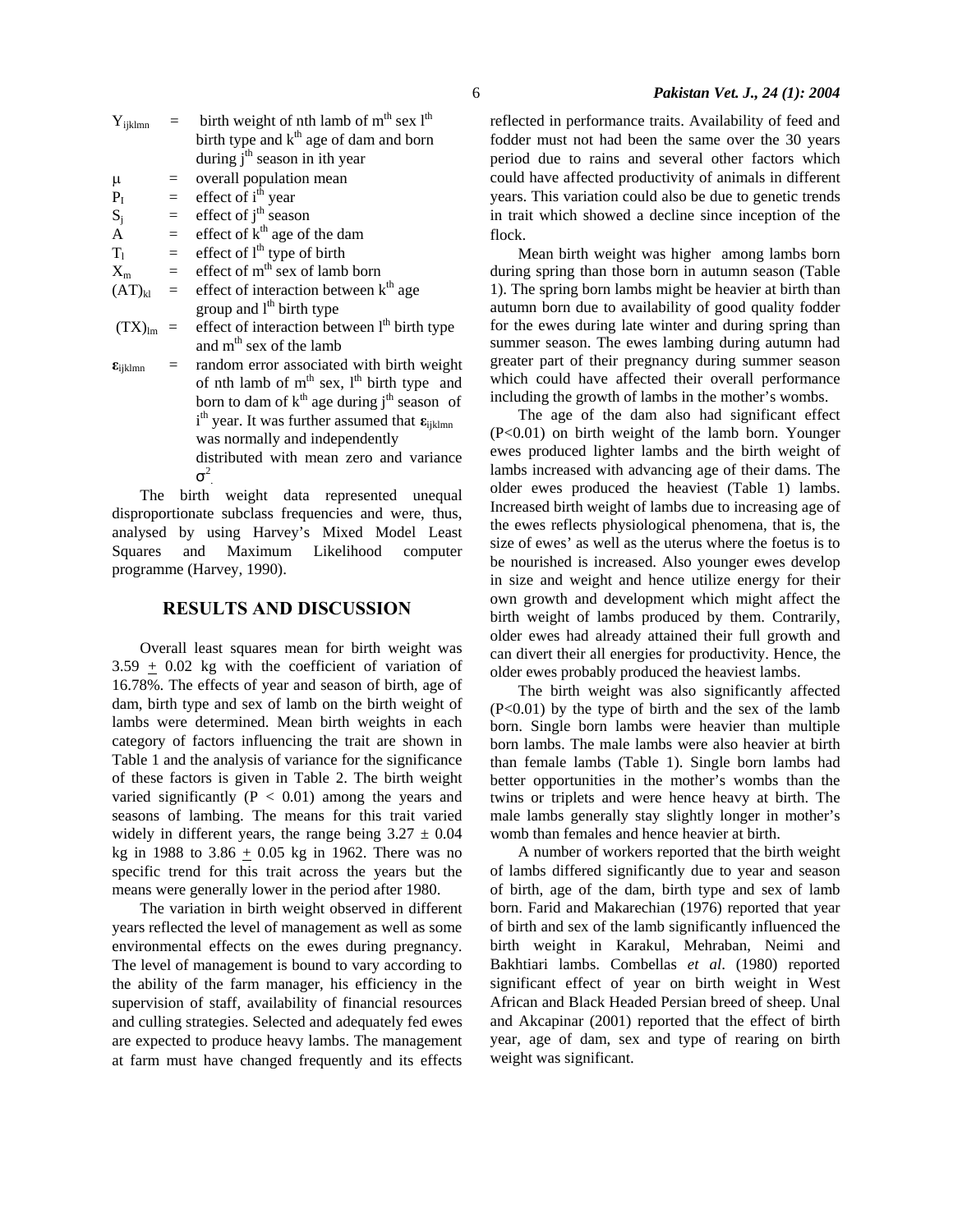| <b>Classification</b> | No. of<br>records | $LSM \pm SE (kg)$ | <b>Classification</b> | No. of<br>records | $LSM \pm SE (kg)$ |
|-----------------------|-------------------|-------------------|-----------------------|-------------------|-------------------|
| Overall               | 3984              | $3.59 \pm 0.02$   | 1984                  | 203               | $3.36 \pm 0.02$   |
|                       |                   |                   | 1985                  | 220               | $3.61 \pm 0.02$   |
| Years                 |                   |                   | 1986                  | 128               | $3.36 \pm 0.05$   |
| 1960                  | 23                | $3.68 \pm 0.05$   | 1987                  | 60                | $3.45 \pm 0.03$   |
| 1961                  | 25                | $3.64 \pm 0.04$   | 1988                  | 51                | $3.27 \pm 0.04$   |
| 1962                  | 33                | $3.86 \pm 0.05$   | 1989                  | 36                | $3.35 \pm 0.06$   |
| 1963                  | 40                | $3.70 \pm 0.10$   |                       |                   |                   |
| 1964                  | 54                | $3.66 \pm 0.03$   | <b>Seasons</b>        |                   |                   |
| 1965                  | 89                | $3.72 \pm 0.06$   |                       |                   |                   |
| 1966                  | 117               | $3.74 \pm 0.02$   | Spring                | 3149              | $3.77 \pm 0.04$   |
| 1967                  | 151               | $3.81 \pm 0.03$   | Autumn                | 835               | $3.42 \pm 0.03$   |
| 1968                  | 169               | $3.70 \pm 0.03$   |                       |                   |                   |
| 1969                  | 178               | $3.76 \pm 0.04$   | Age of dam            |                   |                   |
| 1970                  | 174               | $3.48 \pm 0.02$   |                       |                   |                   |
| 1971                  | 160               | $3.75 \pm 0.07$   | Young                 | 2121              | $3.48 \pm 0.02$   |
| 1972                  | 174               | $3.67 \pm 0.05$   | Mature                | 1410              | $3.62 \pm 0.02$   |
| 1973                  | 136               | $3.63 \pm 0.04$   | Old                   | 453               | $3.67 \pm 0.03$   |
| 1974                  | 138               | $3.61 \pm 0.04$   |                       |                   |                   |
| 1975                  | 152               | $3.58 \pm 0.03$   | <b>Birth type</b>     |                   |                   |
| 1976                  | 140               | $3.64 \pm 0.02$   |                       |                   |                   |
| 1977                  | 163               | $3.69 \pm 0.03$   | Single                | 2101              | $3.94 \pm 0.02$   |
| 1978                  | 188               | $3.49 \pm 0.04$   | Multiple              | 1883              | $3.24 \pm 0.03$   |
| 1979                  | 191               | $3.85 \pm 0.03$   |                       |                   |                   |
| 1980                  | 172               | $3.71 \pm 0.02$   | Sex of lamb           |                   |                   |
| 1981                  | 194               | $3.46 \pm 0.02$   |                       |                   |                   |
| 1982                  | 207               | $3.32 \pm 0.03$   | Male                  | 2053              | $3.69 \pm 0.02$   |
| 1983                  | 218               | $3.35 \pm 0.02$   | Female                | 1931              | $3.48 \pm 0.02$   |

**Table 1: Least squares means (LSM) and standard error (SE) of birth weight of lambs** 

#### **Table 2: Least-squares analysis of variance for birth weight**

| <b>Source of Variation</b>             | df    | <b>Mean Square</b>          |                        |
|----------------------------------------|-------|-----------------------------|------------------------|
| Years                                  | 29    | 1.92                        | $5.05**$               |
| Season                                 |       | 103.32                      | 271.89**               |
| Age of dam                             |       | 11.01                       | 28.97**                |
| Birth type                             |       | 217.62                      | 572.68**               |
| Sex of the lamb                        |       | 44.82                       | 117.95**               |
| Age x birth type                       |       | 1.48                        | $3.89*$                |
| Birth type x sex                       |       | 0.20                        | $0.53^{NS}$            |
| Remainder                              | 3946  | 0.38                        |                        |
| $\star$<br>Significant ( $P < 0.05$ ), | $***$ | Significant ( $P < 0.01$ ), | $NS = Non-significant$ |

Kornal *et al*. (1976) observed that the birth weight in Corriedale lambs was significantly affected by sex and birth type. Combellas *et al*. (1980) reported significant effect of sex and birth type on birth weight in West African and Black-Headed Persian breed of sheep. According to Ghoneim *et al*. (1982), birth

weight in Awassi lambs was affected by sex and birth type. Abouheif and Alsobayel (1983) also recorded a significant effect of year of birth, sex and birth type on the birth weight of Najdi lambs. EI-Karim and Owen (1988) reported that year of birth, sex of lambs, type of birth and age of dam were the environmental factors